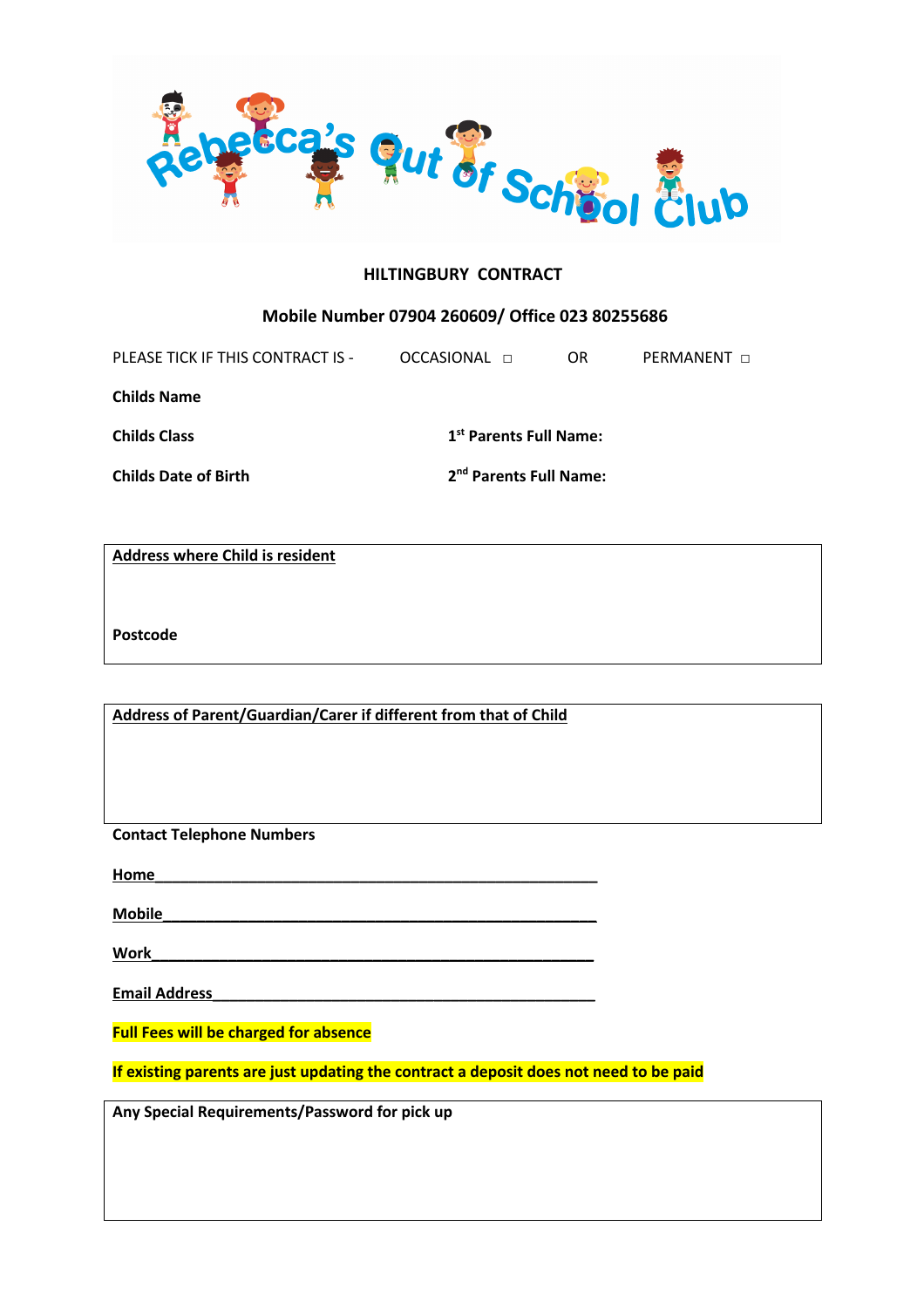

# **HILTINGBURY SCHOOL (Continued)**

| I/We the undersigned, hereby enter into an agreement<br>for |                     | (name of child) to attend Rebecca's Out |                    |
|-------------------------------------------------------------|---------------------|-----------------------------------------|--------------------|
| of School Club on the following days:                       |                     |                                         |                    |
| PLEASE TICK IF THIS CONTRACT IS -                           | OCCASIONAL <b>D</b> | <b>OR</b>                               | PERMANENT <b>D</b> |
|                                                             |                     |                                         | Afternoon Session  |
|                                                             |                     |                                         | 3.20-6pm           |
|                                                             |                     |                                         | £13.50             |
|                                                             |                     |                                         |                    |
| Monday                                                      |                     |                                         | $\Box$             |
| Tuesday                                                     |                     |                                         | $\Box$             |
| Wednesday                                                   |                     |                                         | $\Box$             |
| Thursday                                                    |                     |                                         | $\Box$             |

Please tick all relevant session boxes you wish your child to attend

Attendance will commence on example a settle of the settle (please enter date)

**Four weeks notice to terminate this arrangement or fees paid in lieu. Rebecca's Out of School Club reserve the right to withdraw its services if any fees remain unpaid for more than 1 week. you will be given four weeks notice of this and not charged.**

I enclose a £30.00 non refundable deposit □ Please tick if deposit is included. **If existing parent and just updating the contract a deposit does not need to be paid**

Please make cheques payable to: TJHP **Ltd or Rebecca's Out Of School Club or bacs to account number 02514205, sort code 30-92-94**

I/We agree to comply with all the Club's policies and procedures

Signature: Parent/Carer/Guardian\_\_\_\_\_\_\_\_\_\_\_\_\_\_\_\_\_\_\_\_\_\_\_\_\_\_\_\_\_Date\_\_\_\_\_\_\_\_\_\_\_\_\_